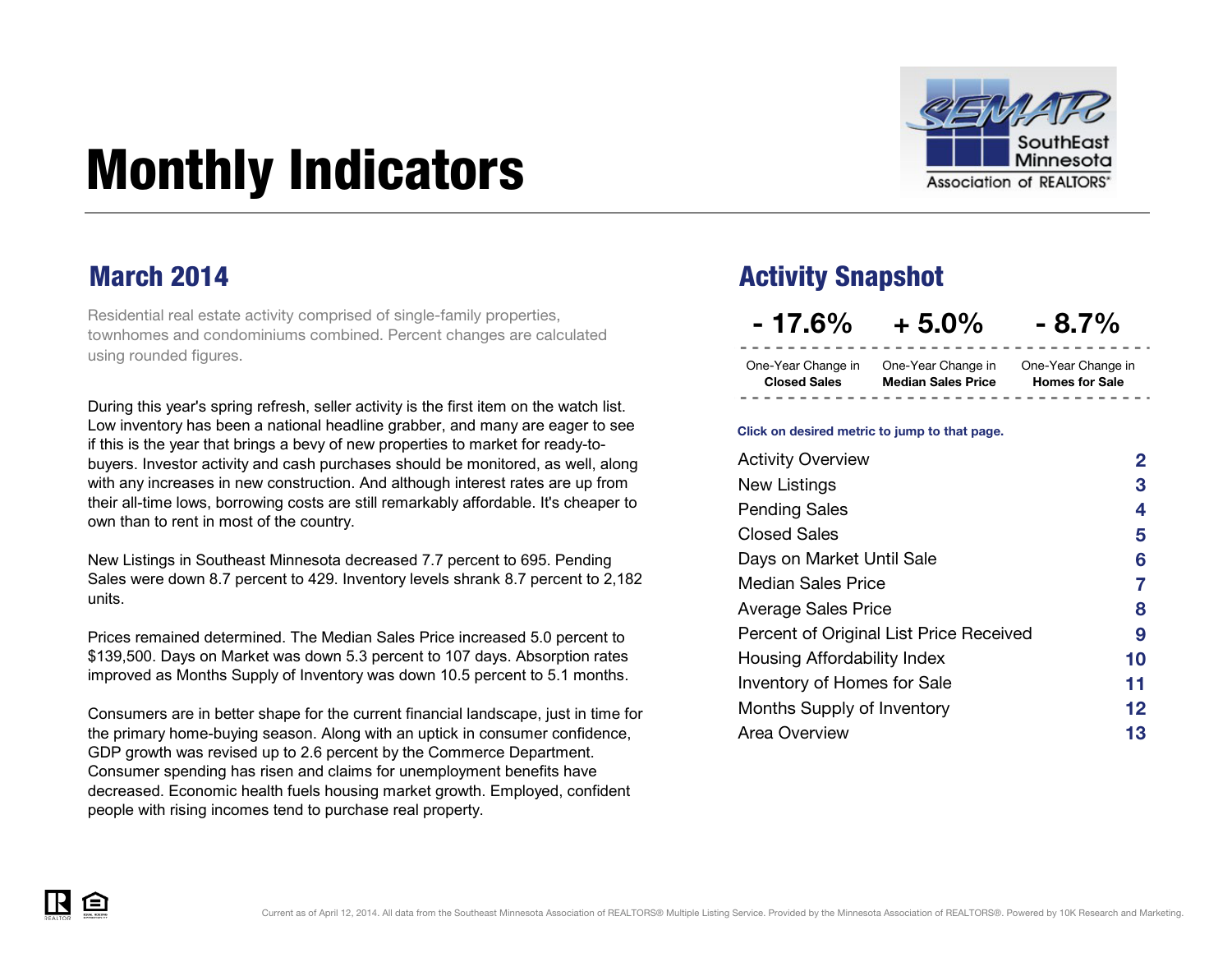### <span id="page-1-0"></span>Activity Overview

Key metrics by report month and for year-to-date (YTD) starting from the first of the year.



| <b>Key Metrics</b>           | <b>Historical Sparkbars</b>                          | $3 - 2013$ | 3-2014    | Percent Change | <b>YTD 2013 YTD 2014</b> |           | Percent Change |
|------------------------------|------------------------------------------------------|------------|-----------|----------------|--------------------------|-----------|----------------|
| <b>New Listings</b>          | 3-2012<br>3-2014<br>$3 - 2011$<br>3-2013             | 753        | 695       | $-7.7%$        | 1,745                    | 1,549     | $-11.2%$       |
| <b>Pending Sales</b>         | $3 - 2011$<br>$3 - 2012$<br>3-2013                   | 470        | 429       | $-8.7%$        | 1,179                    | 1,099     | $-6.8%$        |
| <b>Closed Sales</b>          | 3-2013<br>3-2014<br>3-2012<br>$3 - 2011$             | 391        | 322       | $-17.6%$       | 923                      | 870       | $-5.7%$        |
| <b>Days on Market</b>        | $3 - 2012$<br>$3 - 2011$                             | 113        | 107       | $-5.3%$        | 115                      | 109       | $-5.2%$        |
| <b>Median Sales Price</b>    | $3 - 2011$<br>3-2012<br>3-2013<br>$3 - 2014$         | \$132,900  | \$139,500 | $+5.0%$        | \$132,000                | \$128,000 | $-3.0%$        |
| <b>Average Sales Price</b>   | $3 - 2012$<br>$3 - 2011$<br>$3 - 2013$<br>3-2014     | \$152,445  | \$154,101 | $+1.1%$        | \$148,250 \$147,141      |           | $-0.7%$        |
| Pct. of Orig. Price Received | $3 - 2011$<br>3-2012<br>3-2013<br>3-2014             | 91.9%      | 92.9%     | $+1.1%$        | 91.5%                    | 91.5%     | 0.0%           |
| <b>Affordability Index</b>   | $3 - 2013$<br>$3 - 2011$<br>$3 - 2012$<br>$3 - 2014$ | 264        | 258       | $-2.3%$        | 266                      | 276       | $+3.8%$        |
| <b>Homes for Sale</b>        | 3-2012<br>3-2013<br>3-2014<br>$3 - 2011$             | 2,391      | 2,182     | $-8.7%$        |                          |           |                |
| <b>Months Supply</b>         | 3-2012<br>3-2013<br>$3 - 2011$<br>$3 - 2014$         | 5.7        | 5.1       | $-10.5%$       |                          |           |                |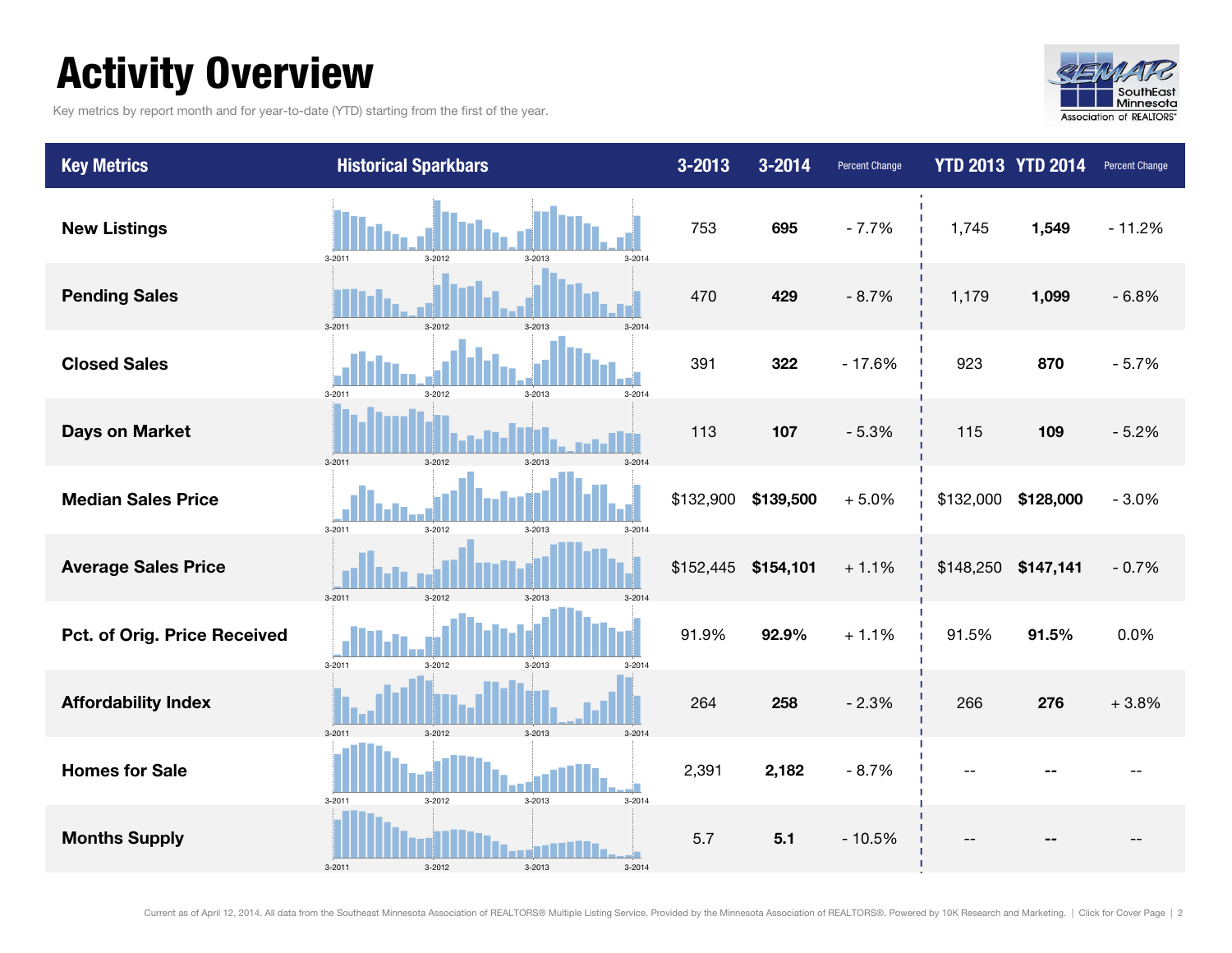### <span id="page-2-0"></span>New Listings

A count of the properties that have been newly listed on the market in a given month.





| 1,842    | 1,745   |          |
|----------|---------|----------|
|          |         | 1,549    |
|          |         |          |
|          |         |          |
|          |         |          |
| $+12.3%$ | $-5.3%$ | $-11.2%$ |
| 2012     | 2013    | 2014     |

| <b>New Listings</b> |     | <b>Prior Year</b> | <b>Percent Change</b> |
|---------------------|-----|-------------------|-----------------------|
| April 2013          | 752 | 750               | $+0.3%$               |
| May 2013            | 828 | 736               | $+12.5%$              |
| June 2013           | 704 | 610               | $+15.4%$              |
| <b>July 2013</b>    | 683 | 589               | $+16.0%$              |
| August 2013         | 687 | 636               | $+8.0\%$              |
| September 2013      | 588 | 506               | $+16.2%$              |
| October 2013        | 545 | 462               | $+18.0\%$             |
| November 2013       | 333 | 402               | $-17.2%$              |
| December 2013       | 253 | 257               | $-1.6%$               |
| January 2014        | 395 | 481               | $-17.9%$              |
| February 2014       | 459 | 511               | $-10.2%$              |
| March 2014          | 695 | 753               | -7.7%                 |
| 12-Month Avg        | 577 | 558               | +3.4%                 |

#### Historical New Listings by Month

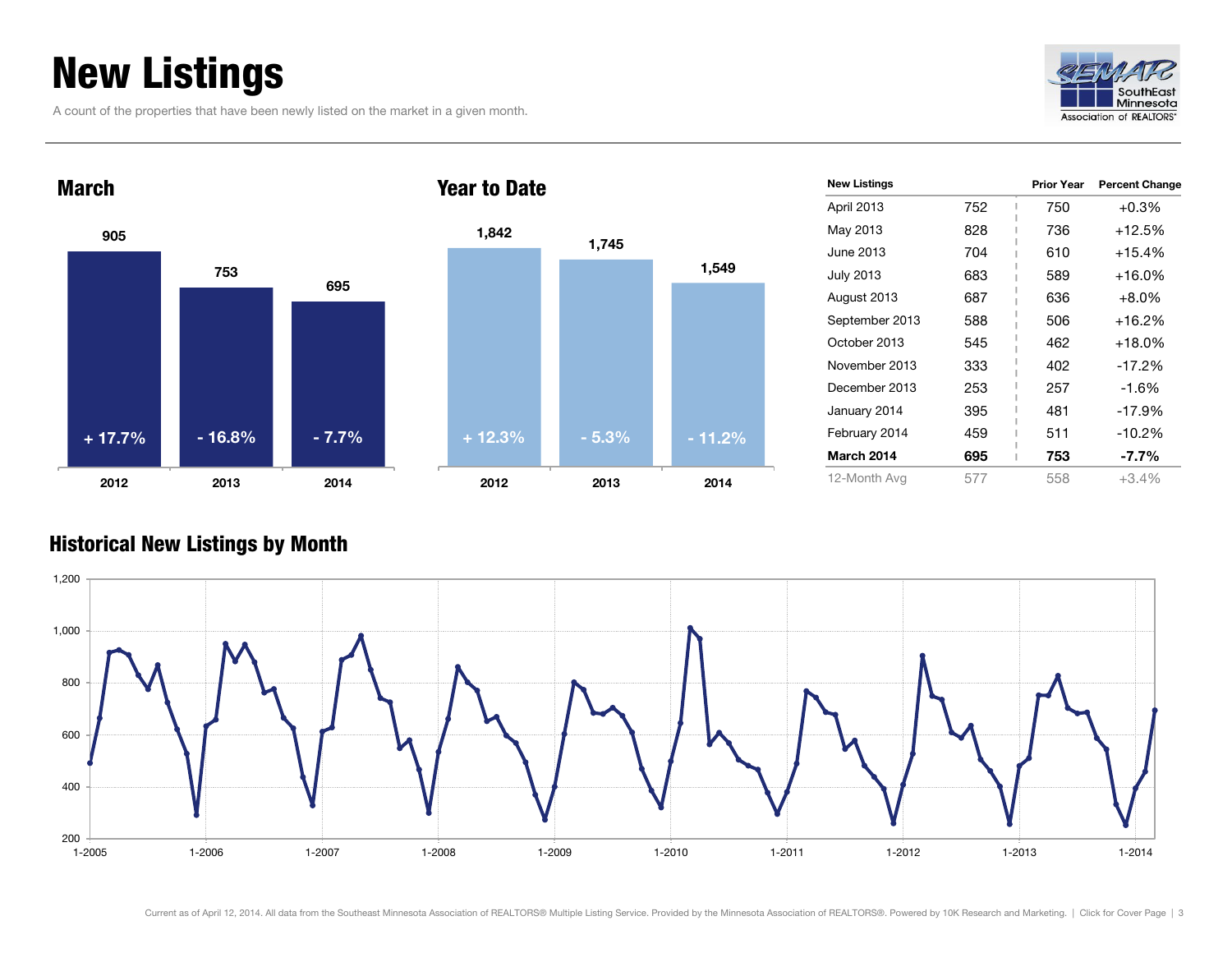### <span id="page-3-0"></span>Pending Sales

A count of the properties on which offers have been accepted in a given month.







| <b>Pending Sales</b> |     | <b>Prior Year</b> | <b>Percent Change</b> |
|----------------------|-----|-------------------|-----------------------|
| April 2013           | 587 | 551               | $+6.5%$               |
| May 2013             | 555 | 478               | $+16.1%$              |
| June 2013            | 513 | 451               | $+13.7%$              |
| <b>July 2013</b>     | 474 | 462               | $+2.6\%$              |
| August 2013          | 484 | 500               | $-3.2\%$              |
| September 2013       | 412 | 385               | $+7.0%$               |
| October 2013         | 424 | 429               | -1.2%                 |
| November 2013        | 339 | 310               | $+9.4%$               |
| December 2013        | 278 | 290               | $-4.1%$               |
| January 2014         | 341 | 325               | +4.9%                 |
| February 2014        | 329 | 384               | $-14.3%$              |
| <b>March 2014</b>    | 429 | 470               | $-8.7\%$              |
| 12-Month Avg         | 430 | 420               | $+2.4%$               |

#### Historical Pending Sales by Month

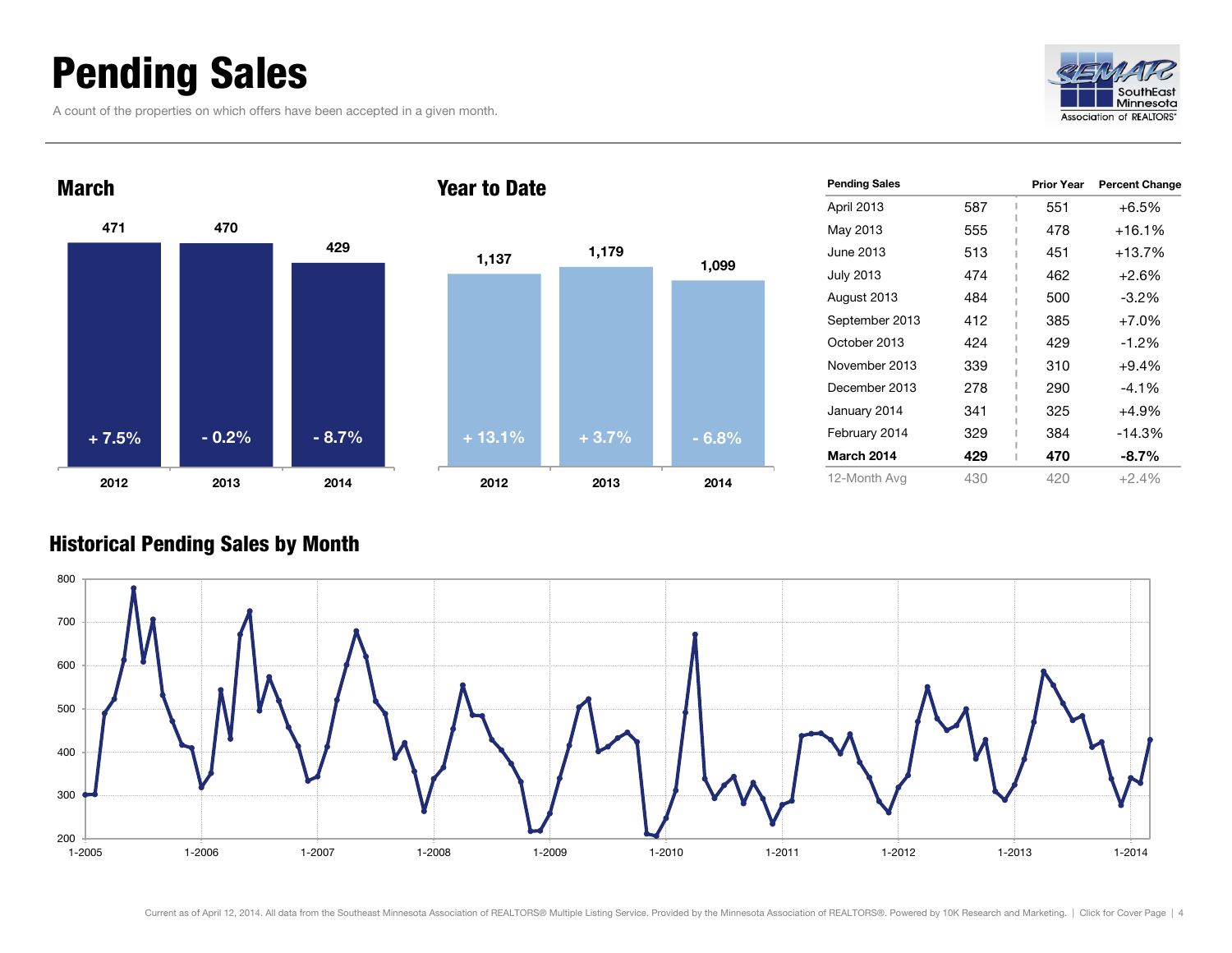### <span id="page-4-0"></span>Closed Sales

A count of the actual sales that closed in a given month.





| 923<br>870<br>861<br>$+7.2%$<br>$+16.4%$<br>$-5.7%$ |
|-----------------------------------------------------|
|                                                     |
|                                                     |
|                                                     |
|                                                     |
|                                                     |
|                                                     |

| <b>Closed Sales</b> |     | <b>Prior Year</b> | <b>Percent Change</b> |
|---------------------|-----|-------------------|-----------------------|
| April 2013          | 423 | 409               | $+3.4%$               |
| May 2013            | 577 | 498               | $+15.9%$              |
| June 2013           | 616 | 592               | $+4.1%$               |
| <b>July 2013</b>    | 525 | 441               | $+19.0\%$             |
| August 2013         | 516 | 526               | $-1.9%$               |
| September 2013      | 476 | 418               | $+13.9%$              |
| October 2013        | 425 | 470               | $-9.6%$               |
| November 2013       | 384 | 368               | $+4.3%$               |
| December 2013       | 405 | 354               | $+14.4%$              |
| January 2014        | 270 | 256               | $+5.5%$               |
| February 2014       | 278 | 276               | $+0.7%$               |
| March 2014          | 322 | 391               | -17.6%                |
| 12-Month Avg        | 435 | 417               | $+4.3%$               |

#### Historical Closed Sales by Month

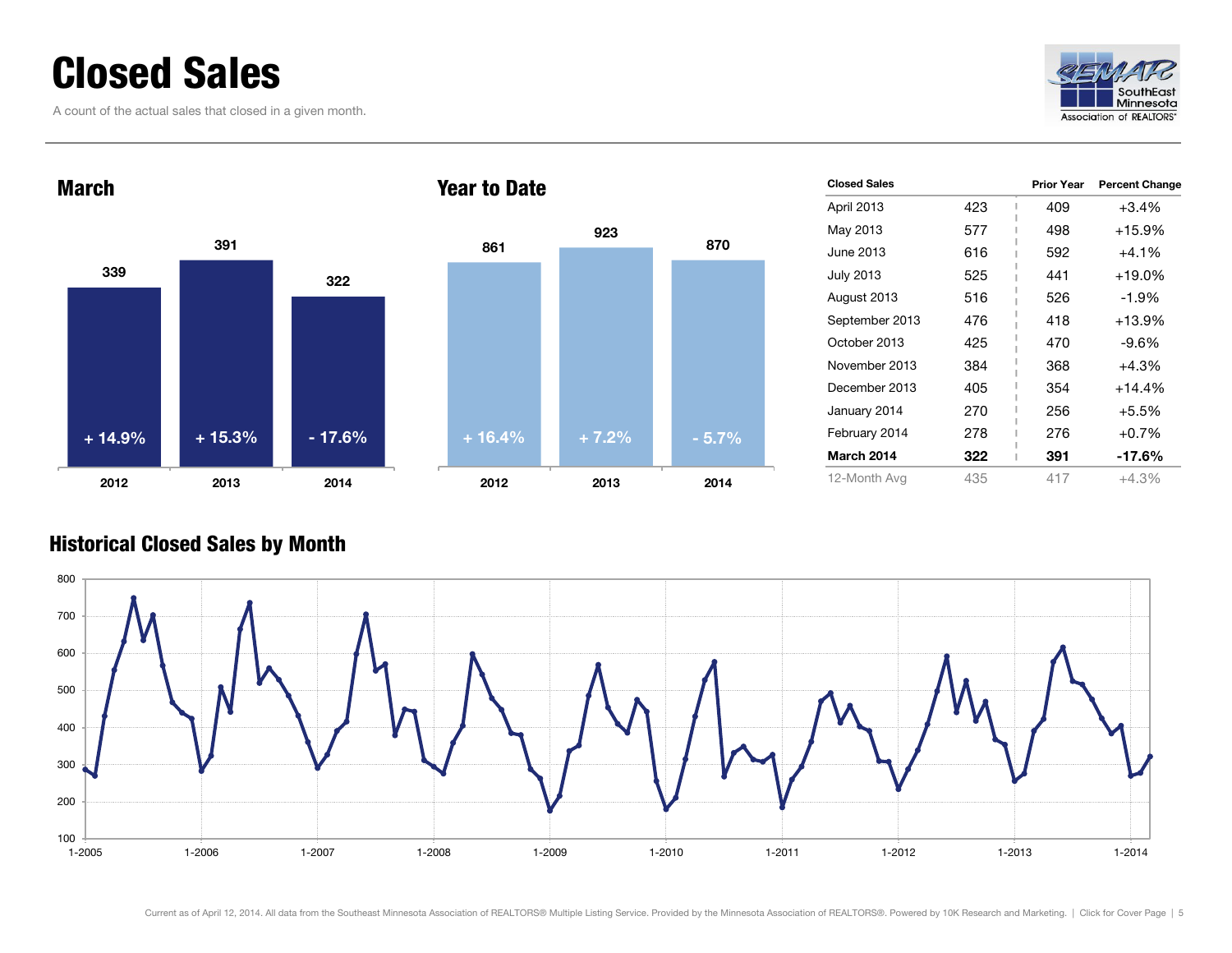### <span id="page-5-0"></span>Days on Market Until Sale

Average number of days between when a property is listed and when an offer is accepted in a given month.





| Days on Market   |     | <b>Prior Year</b> | <b>Percent Change</b> |
|------------------|-----|-------------------|-----------------------|
| April 2013       | 117 | 134               | $-12.7%$              |
| May 2013         | 99  | 108               | $-8.3%$               |
| June 2013        | 89  | 97                | $-8.2%$               |
| <b>July 2013</b> | 82  | 105               | $-21.9%$              |
| August 2013      | 95  | 100               | $-5.0\%$              |
| September 2013   | 93  | 112               | $-17.0%$              |
| October 2013     | 100 | 110               | $-9.1%$               |
| November 2013    | 93  | 101               | $-7.9\%$              |
| December 2013    | 108 | 123               | $-12.2%$              |
| January 2014     | 111 | 116               | $-4.3%$               |
| February 2014    | 108 | 117               | $-7.7\%$              |
| March 2014       | 107 | 113               | $-5.3\%$              |
| 12-Month Avg     | 100 | 111               | $-9.9%$               |

#### Historical Days on Market Until Sale by Month

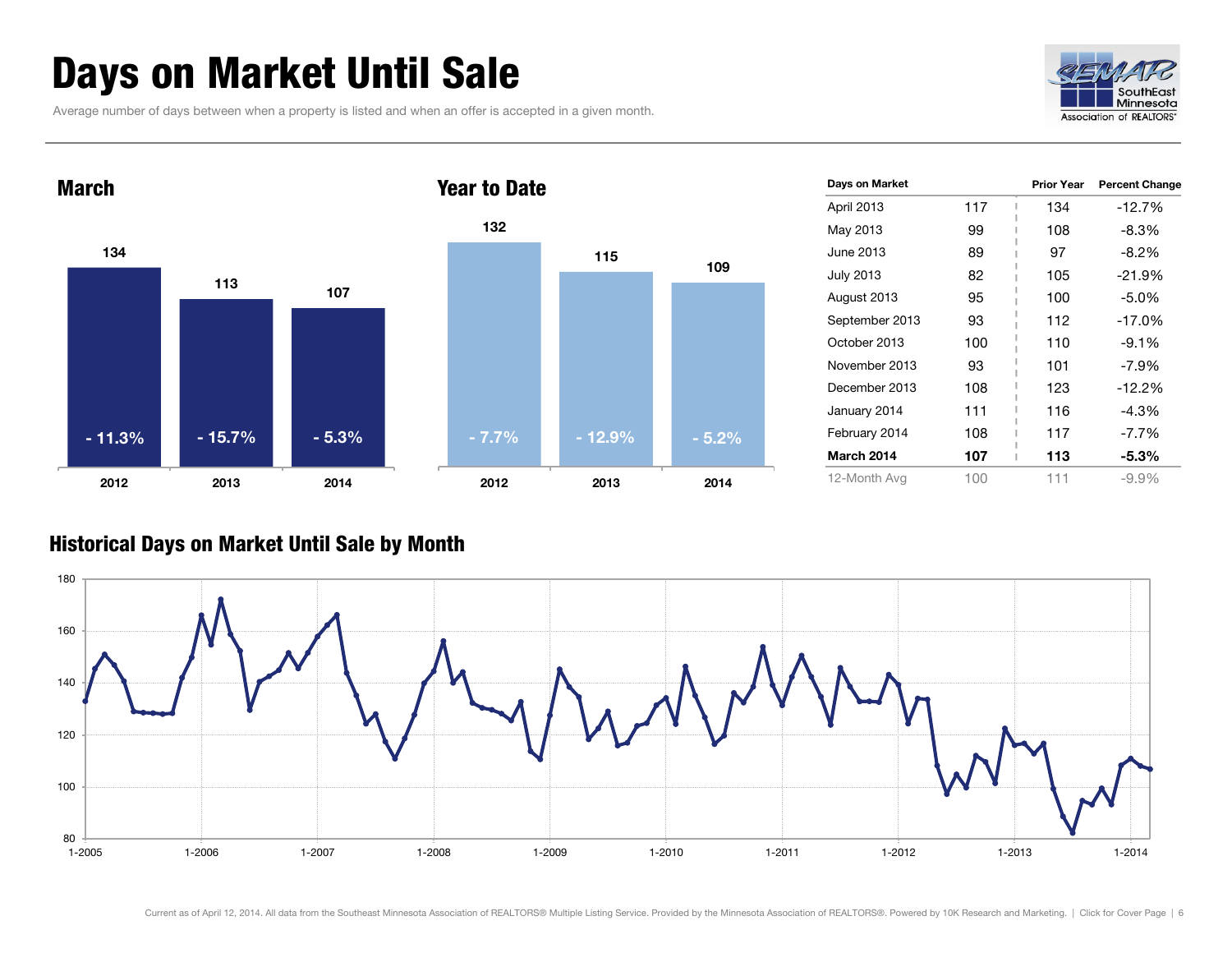### <span id="page-6-0"></span>Median Sales Price

Point at which half of the sales sold for more and half sold for less, not accounting for seller concessions, in a given month.





| <b>Median Sales Price</b> |           | <b>Prior Year</b> | <b>Percent Change</b> |
|---------------------------|-----------|-------------------|-----------------------|
| April 2013                | \$135,000 | \$132,500         | $+1.9%$               |
| May 2013                  | \$145,000 | \$135,050         | $+7.4%$               |
| June 2013                 | \$149,900 | \$144,900         | $+3.5%$               |
| <b>July 2013</b>          | \$150,200 | \$150,000         | $+0.1%$               |
| August 2013               | \$145,000 | \$137,000         | $+5.8%$               |
| September 2013            | \$132,250 | \$129,000         | $+2.5%$               |
| October 2013              | \$139,450 | \$128,350         | +8.6%                 |
| November 2013             | \$139,900 | \$134,250         | $+4.2%$               |
| December 2013             | \$124,900 | \$129,400         | -3.5%                 |
| January 2014              | \$120,300 | \$130,300         | -7.7%                 |
| February 2014             | \$124,000 | \$133,000         | -6.8%                 |
| March 2014                | \$139,500 | \$132,900         | +5.0%                 |
| 12-Month Avg              | \$137,117 | \$134.721         | $+1.8%$               |

#### Historical Median Sales Price by Month

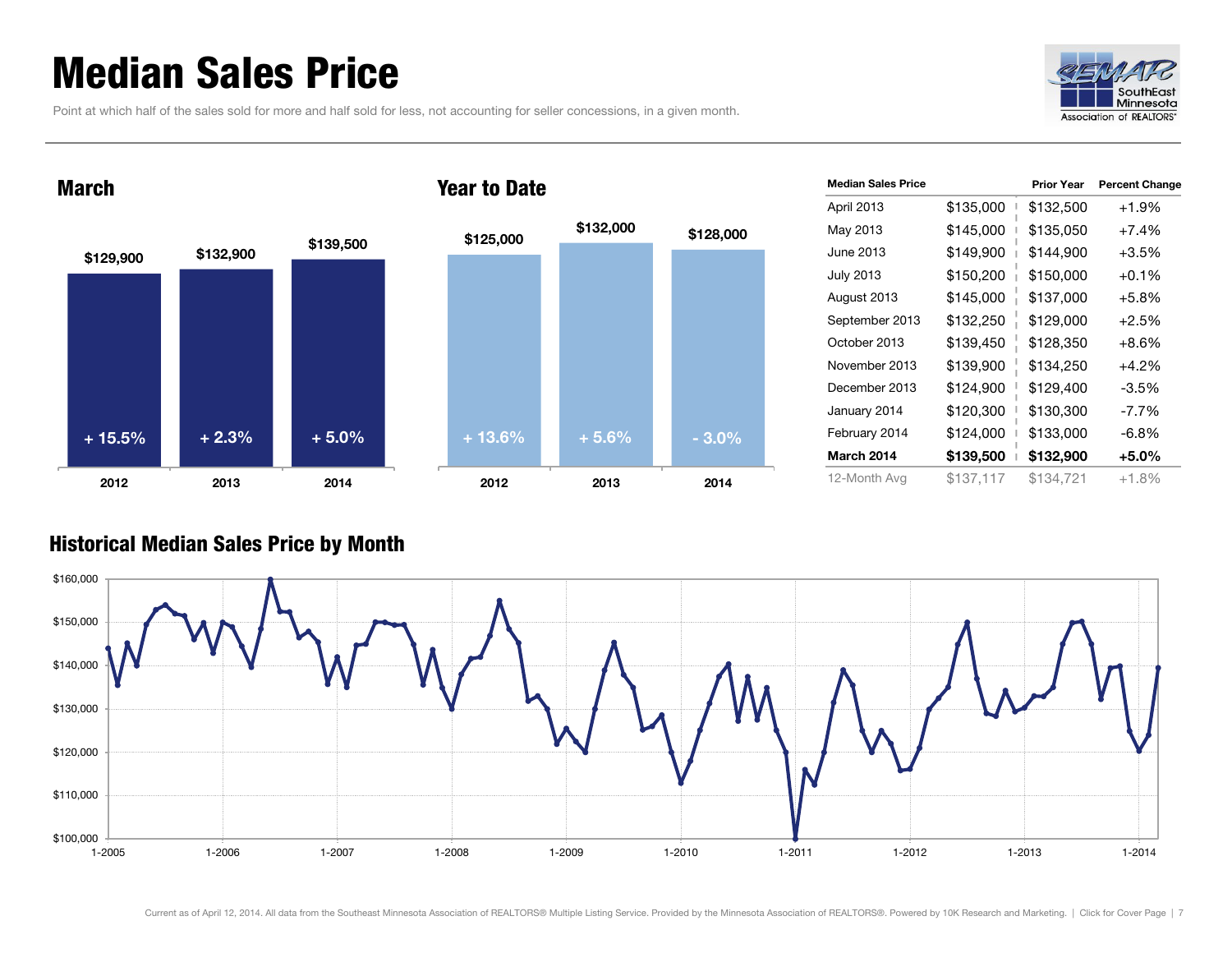### <span id="page-7-0"></span>Average Sales Price

Average sales price for all closed sales, not accounting for seller concessions, in a given month.





| <b>Average Sales Price</b> |           | <b>Prior Year</b> | <b>Percent Change</b> |
|----------------------------|-----------|-------------------|-----------------------|
| April 2013                 | \$154,141 | \$150,213         | $+2.6%$               |
| May 2013                   | \$165,633 | \$151,064         | $+9.6%$               |
| June 2013                  | \$167,938 | \$162,850         | $+3.1%$               |
| <b>July 2013</b>           | \$168,175 | \$170,626         | $-1.4%$               |
| August 2013                | \$168,026 | \$148,358         | +13.3%                |
| September 2013             | \$159,220 | \$148,530         | $+7.2\%$              |
| October 2013               | \$161,528 | \$146,988         | $+9.9%$               |
| November 2013              | \$161,740 | \$150,428         | $+7.5%$               |
| December 2013              | \$152,297 | \$149,679         | $+1.7%$               |
| January 2014               | \$148,449 | \$142,527         | $+4.2%$               |
| February 2014              | \$137,808 | \$147,624         | $-6.6%$               |
| <b>March 2014</b>          | \$154,101 | \$152,445         | $+1.1%$               |
| 12-Month Avg               | \$158,255 | \$151,778         | $+4.3%$               |

#### Historical Average Sales Price by Month

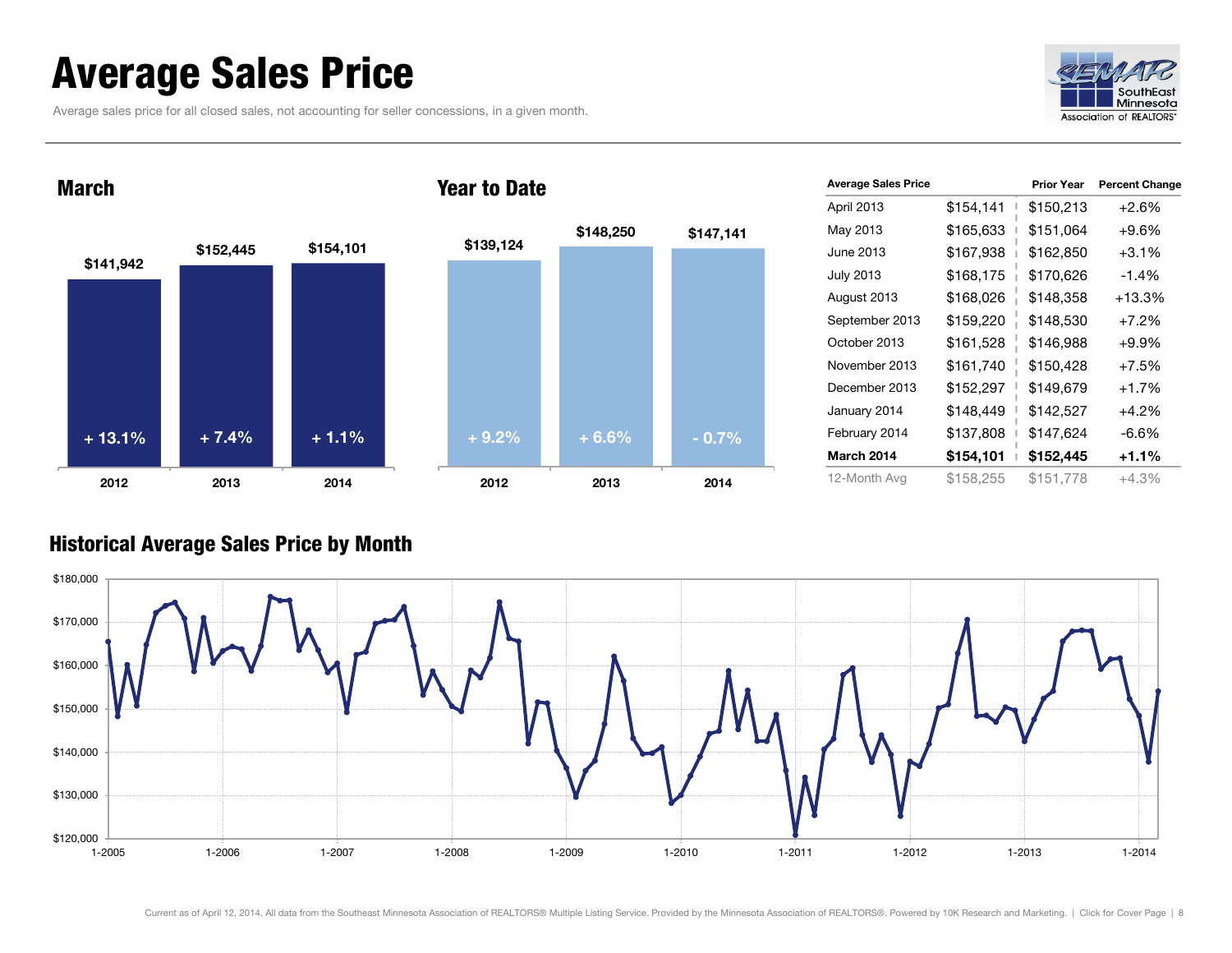### <span id="page-8-0"></span>Percent of Original List Price Received

Percentage found when dividing a property's sales price by its original list price, then taking the average for all properties sold in a given month, not accounting for seller concessions.





| Pct. of Orig. Price Received |       | <b>Prior Year</b> | <b>Percent Change</b> |
|------------------------------|-------|-------------------|-----------------------|
| April 2013                   | 93.1% | 91.5%             | $+1.7%$               |
| May 2013                     | 94.5% | 92.8%             | $+1.8%$               |
| June 2013                    | 94.9% | 93.8%             | $+1.2%$               |
| <b>July 2013</b>             | 94.7% | 93.1%             | $+1.7%$               |
| August 2013                  | 94.2% | 92.1%             | $+2.3%$               |
| September 2013               | 93.1% | 90.7%             | $+2.6%$               |
| October 2013                 | 91.9% | 91.8%             | $+0.1%$               |
| November 2013                | 92.2% | 91.1%             | $+1.2%$               |
| December 2013                | 91.2% | 90.3%             | $+1.0%$               |
| January 2014                 | 90.6% | 91.8%             | $-1.3%$               |
| February 2014                | 90.7% | 90.7%             | $0.0\%$               |
| March 2014                   | 92.9% | 91.9%             | $+1.1%$               |
| 12-Month Avg                 | 92.8% | 91.8%             | $+1.1%$               |

#### Historical Percent of Original List Price Received by Month

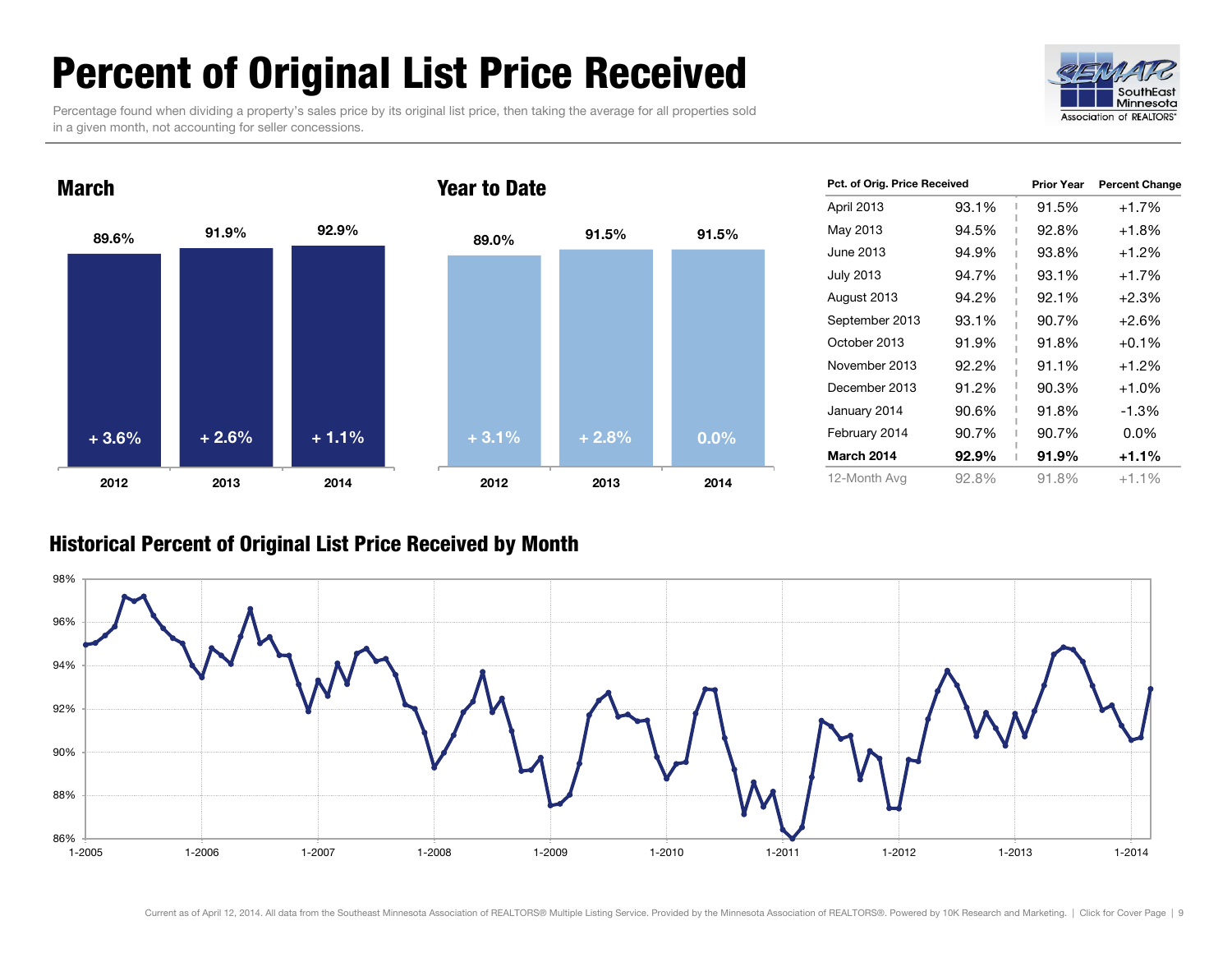## <span id="page-9-0"></span>Housing Affordability Index

This index measures housing affordability for the region. An index of 120 means the median household income is 120% of what is necessary to qualify for the median-priced home under prevailing interest rates. A higher number means greater affordability.





| <b>Affordability Index</b> |     | <b>Prior Year</b> | <b>Percent Change</b> |
|----------------------------|-----|-------------------|-----------------------|
| April 2013                 | 265 | 260               | $+1.9%$               |
| May 2013                   | 243 | 259               | -6.2%                 |
| June 2013                  | 224 | 247               | $-9.3\%$              |
| July 2013                  | 225 | 243               | $-7.4\%$              |
| August 2013                | 229 | 260               | $-11.9%$              |
| September 2013             | 250 | 276               | $-9.4%$               |
| October 2013               | 240 | 276               | $-13.0\%$             |
| November 2013              | 252 | 268               | $-6.0\%$              |
| December 2013              | 263 | 278               | $-5.4%$               |
| January 2014               | 285 | 274               | $+4.0%$               |
| February 2014              | 282 | 265               | $+6.4%$               |
| March 2014                 | 258 | 264               | $-2.3%$               |
| 12-Month Avg               | 251 | 264               | -4.9%                 |

#### Historical Housing Affordability Index by Month

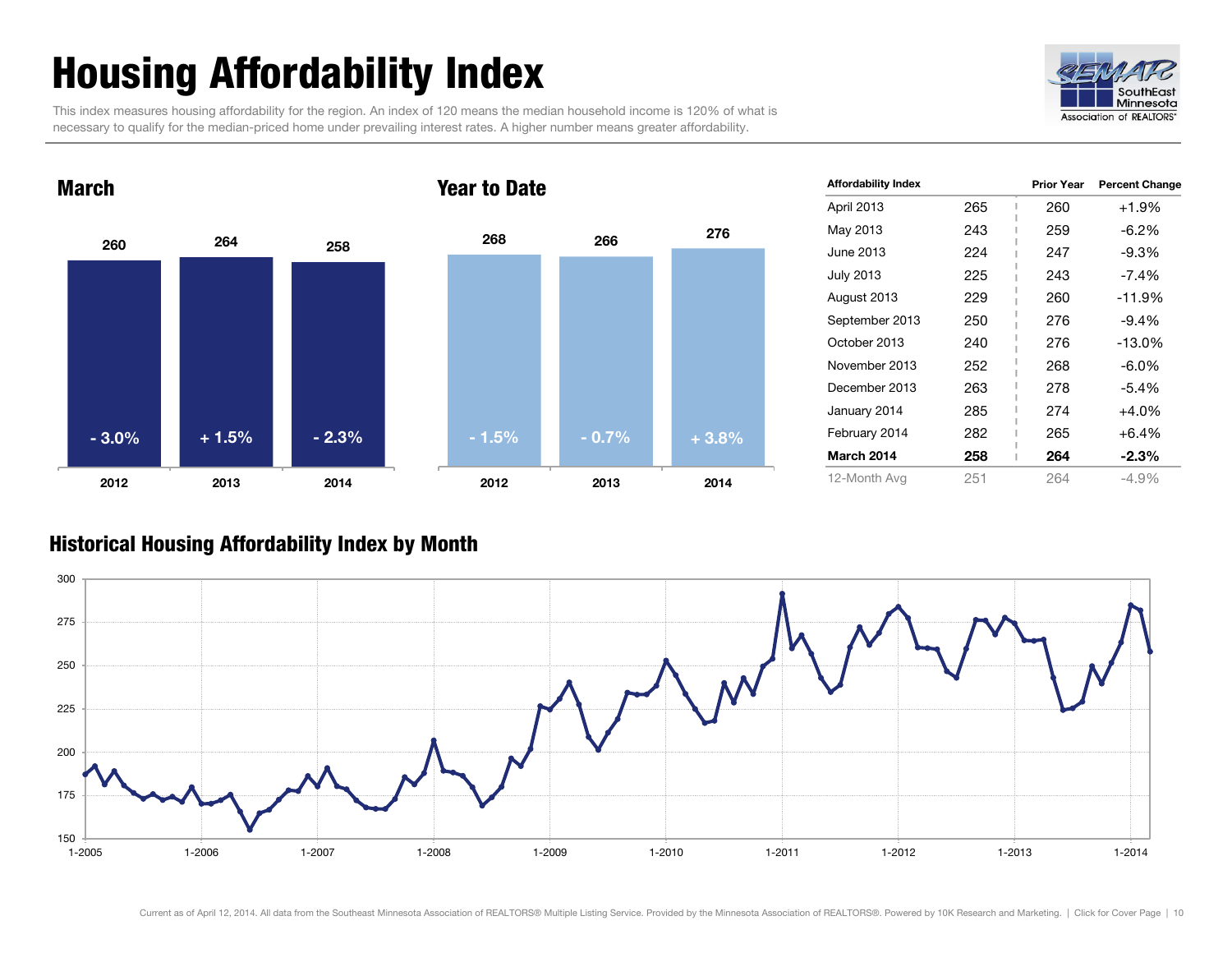### <span id="page-10-0"></span>Inventory of Homes for Sale

The number of properties available for sale in active status at the end of a given month.





#### Historical Inventory of Homes for Sale by Month

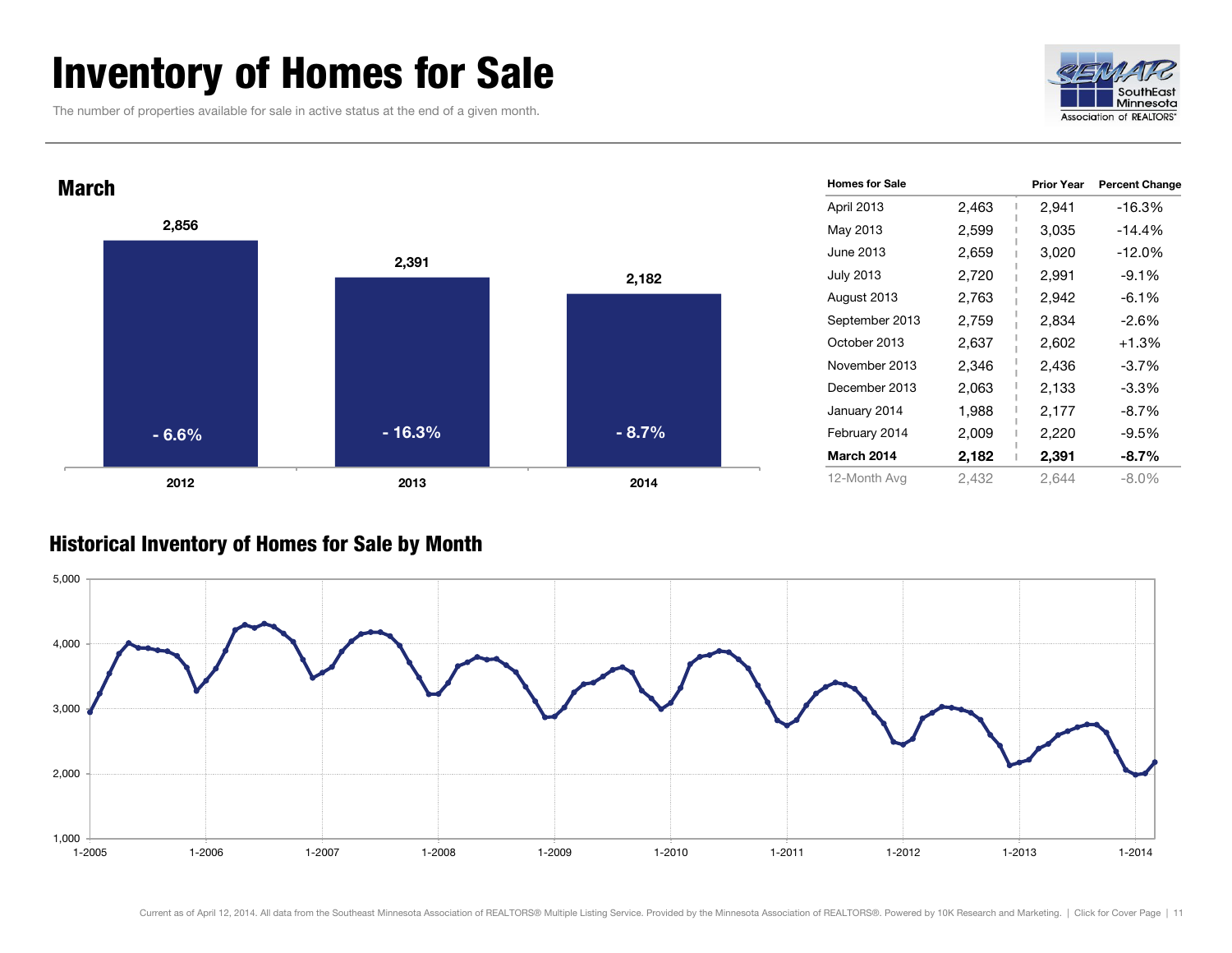### <span id="page-11-0"></span>Months Supply of Inventory

The inventory of homes for sale at the end of a given month, divided by the average monthly pending sales from the last 12 months.





#### Historical Months Supply of Inventory by Month